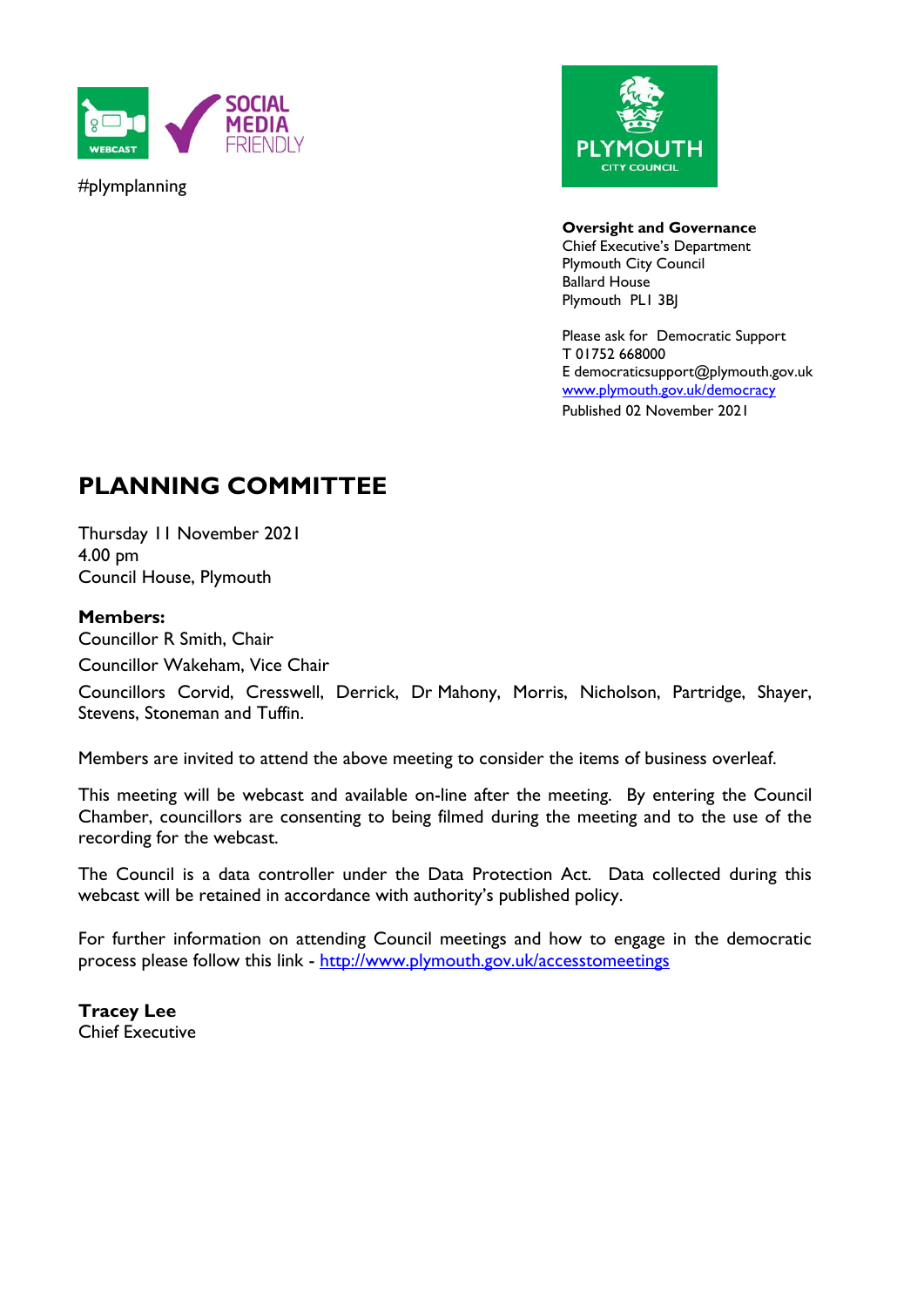## **Planning Committee**

#### **1. Apologies**

To receive apologies for non-attendance submitted by Committee Members.

#### **2. Declarations of Interest**

Members will be asked to make any declarations of interest in respect of items on this agenda.

#### **3. Minutes (Pages 1 - 4)**

The Committee will be asked to confirm the minutes of the meeting held on 16 September 2021.

#### **4. Chair's Urgent Business**

To receive reports on business which, in the opinion of the Chair, should be brought forward for urgent consideration.

#### **5. Questions from Members of the Public**

The Chair will receive and respond to questions from members of the public submitted in accordance with the Council's procedures. Questions shall not normally exceed 50 words in length and the total length of time allowed for public questions shall not exceed 10 minutes. Any question not answered within the total time allowed shall be the subject of a written response.

### **6. Planning Applications for consideration**

The Service Director for Strategic Planning and Infrastructure will submit a schedule asking Members to consider Applications, Development proposals by Local Authorities and statutory consultations under the Town and Country Planning Act 1990 and the Planning (Listed Building and Conservation Areas) Act 1990.

6.1. TPO 538 - Land Adjacent to 18 Undercliff Road **(Pages 5 - 14)**

Ward: Plymstock Radford Recommendation: To confirm TPO 538 without modification.

6.2. Hamoaze House, George Street, Mount Wise, Plymouth, PL1 4JQ- 21/01663/FUL **(Pages 15 - 22)**

| Applicant:      | Mr Mark Bignell      |
|-----------------|----------------------|
| Ward:           | Devonport            |
| Recommendation: | Grant conditionally. |